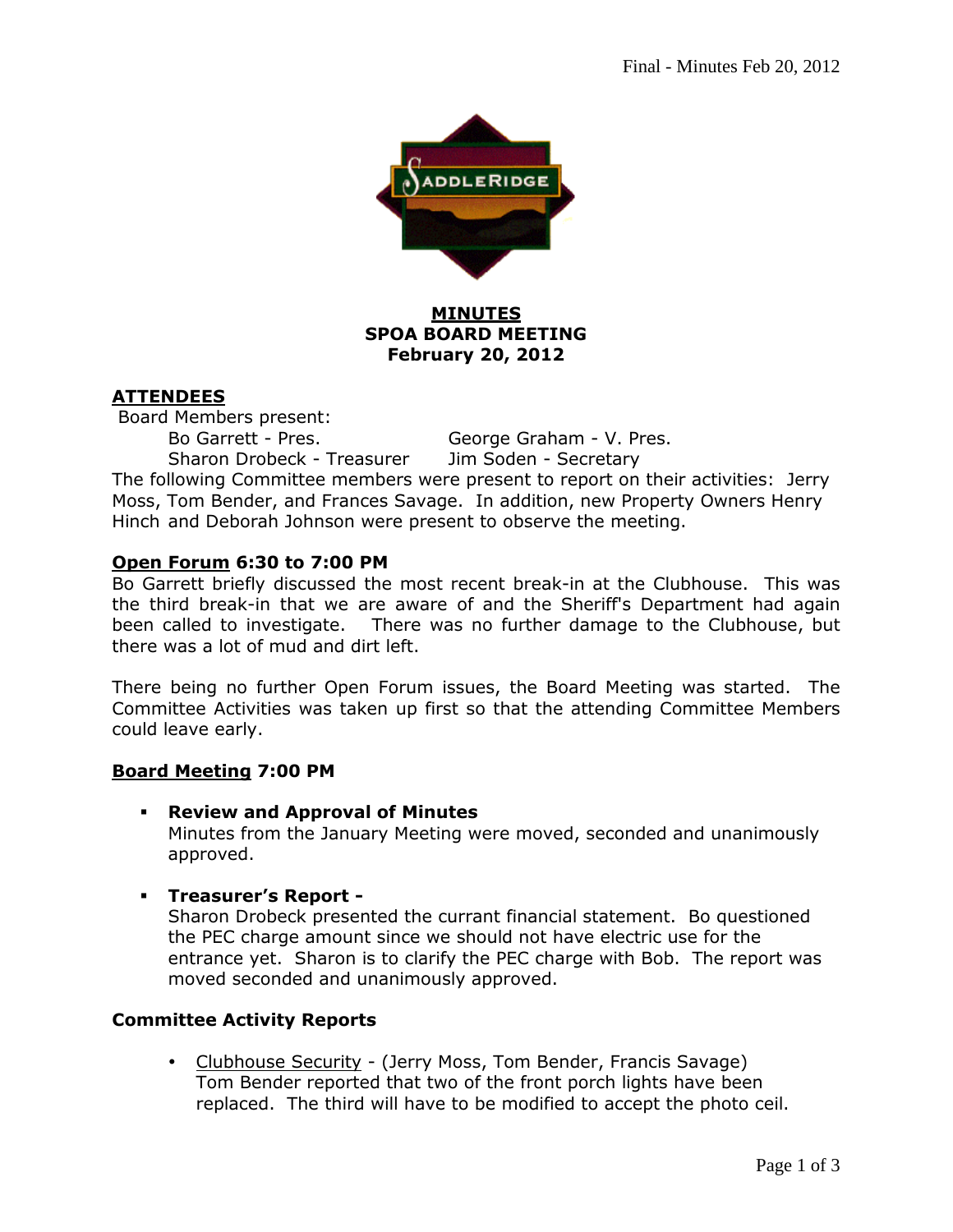Tom also reported that the Committee had decided to replace the broken kitchen door and doorframe with a heavy, solid wood, fabricated door. Materials will run approximately \$300 and he has enlisted the help of several Property owners to do the fabrication and installation. The Board approved the expenditure for the new door.

Jerry Moss reported that the team looked at several security system and recommends that a motion activated CCTV with digital recorder/controller be purchased to provide Clubhouse security. Cost would run from \$400 for the basic four-camera system to over \$1000 depending upon options. The Board approved an initial expenditure of up to \$700.

Jerry Moss reported that the front entrance lighting is now complete. We will need to provide a padlock for the light control box.

- Lawn Maintenance Contract (Jerry Moss, Ron Steele, Bo Garrett) Bo reported that he had a meeting with current lawn service. Also got a proposal
- George Graham present the remaining reports. The report was moved seconded and unanimously approved.
- **Old Business** 
	- Bylaw Changes election update Jim Soden reported that an article has been written foe inclusion in the newsletter. it will also be used for the election announcement to be e-mailed out at least 30 days prior to the April 14the election.
	- "Burn ban" signage update. Bo Garrett reported that he has received the signs. This item is now closed.
	- Purchase of more chairs. Bo Garrett bought a box of four folding chairs from Sam's. That chairs seem suitable for our needs and the Board authorized the Bo to purchase eleven more boxes.
	- Liability Insurance. There was no action on this item. Sharon Drobeck is to review the coverage and was asked to meet with the Insurance Agent before the next renewal, to assure that the coverage is appropriate.
	- Update on entrance lighting. This item is now complete and has been closed.
	- Traffic speed issue on RR12 curve Bo Garrett reported that TxDot has decided to put up traffic lights at the RR12 & 32 junction. This should help with speeders. This item is close unless the problem has not been solved.